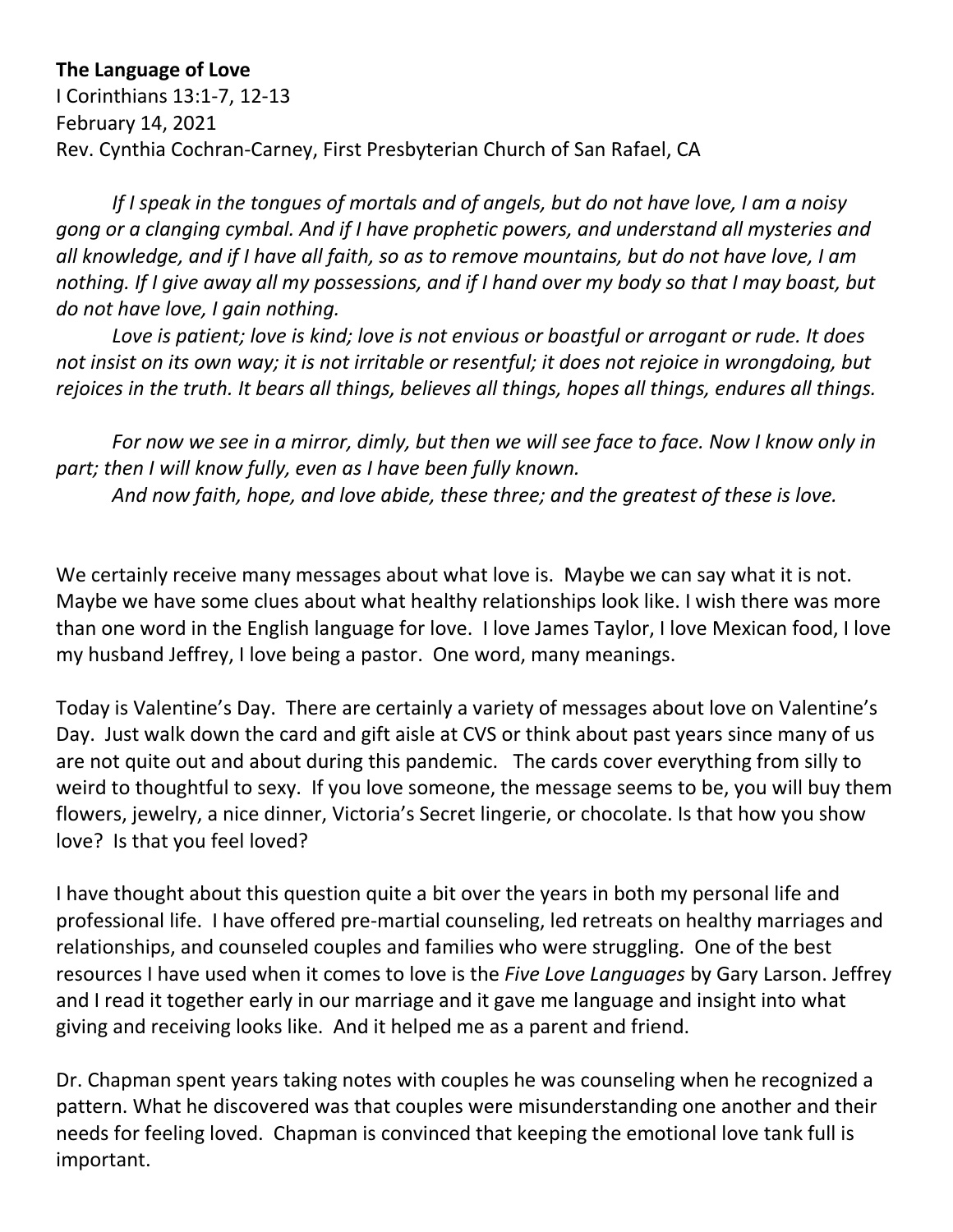When your spouse's or partners emotional love tank is full and they feel secure in your love, there is better health in the relationship. After going through his notes, he discovered that there are five "love languages" that people seem to respond to.The likelihood that your partner's primary love language is the same is unlikely. So, when couples have different primary languages, there are bound to be misunderstandings.

The five primary love languages are - words of affirmation, quality time, physical touch, acts of service, and receiving gifts. Here is an overview of the five love languages and how people feel loved through each of them.

#### **Words of Affirmation**

In simple terms, the words of affirmation love language is about expressing affection through spoken words, praise, or appreciation. When this is someone's primary love language, they enjoy kind words and encouragement. They also enjoy uplifting quotes, love notes, and text messages and cards. That is one of Jeffrey's primary love language. He loves receives cards from me. He likes to read the printed text and my words to him over and over. I did not know that at first. I enjoy receiving cards, but I realized he deeply valued and felt loved when he read or heard words of love and affirmation.

# **Quality Time**

Love and affection are expressed through this love language when someone gives someone else their undivided attention. This means putting down the cell phone and turning off the tablet, making eye contact and actively listening. It can mean scheduling time together and putting it on the calendar. People with this love language are looking for quality over quantity. This is one of our son's primary language. He would ask me to play a game with him sit with him, do something together.

# **Physical Touch**

A person with this love language feels loved through physical affection. Aside from sex, those who have physical touch as their primary love language feel loved when their partner shows physical affection in some way like holding their hand, touching their arm, or giving them a foot massage at the end of the day. We all need some physical touch, but for some this is the primary language.

# **Acts of Service**

When someone's primary love language is acts of service, they feel loved and appreciated when people do nice things for them. Whether it's helping with the dishes, little acts of service go straight to the person's heart. When Jeffrey does tasks around the house that I usually do, I feel like saying – Take me, I am yours! I feel loved and cared for. Those actions feel loving.

# **Receiving Gifts**

To a person whose love language is receiving gifts, gift-giving is symbolic of love and affection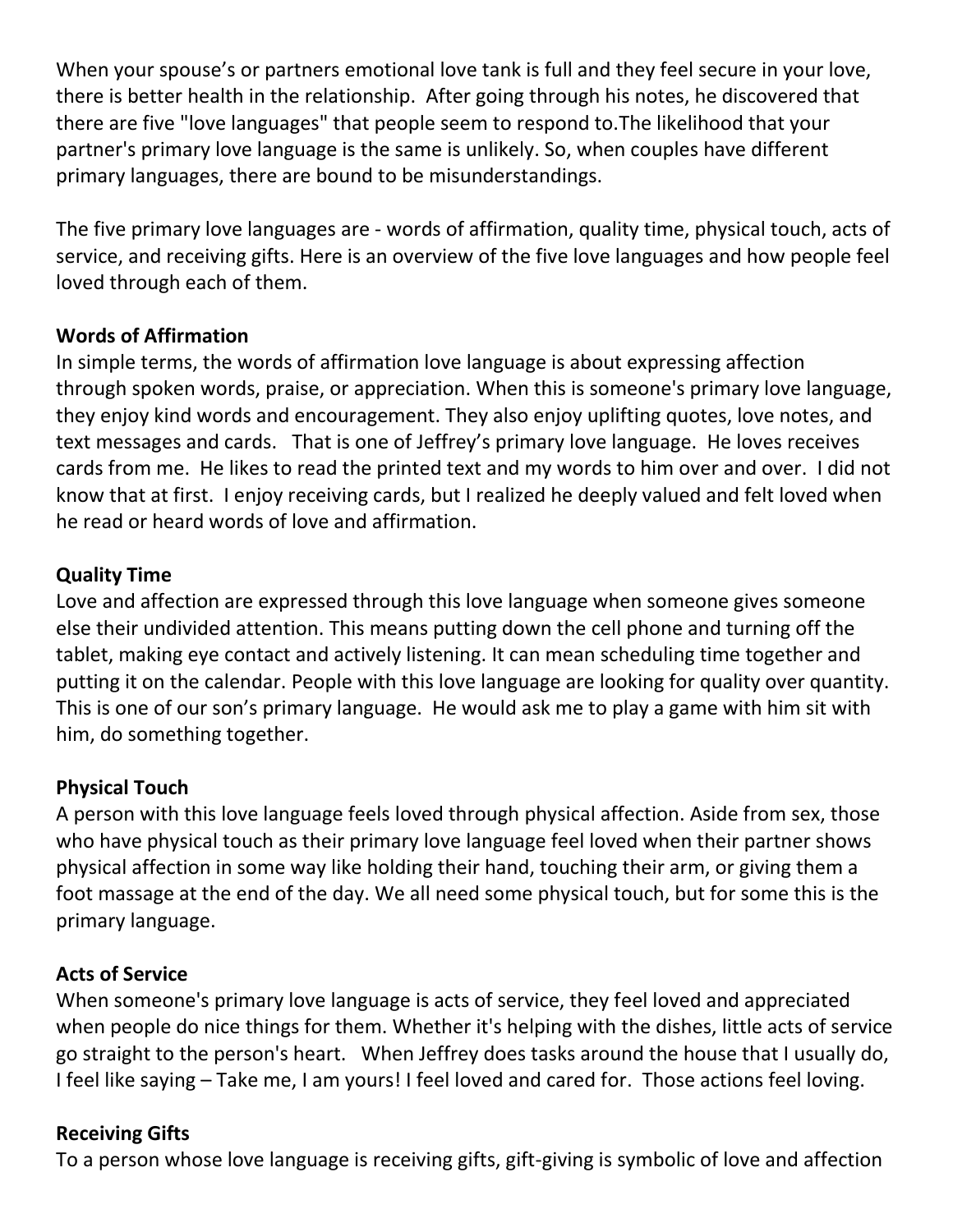in their mind. They treasure not only the gift itself but also the time and effort the gift giver put into it. When you take the time to pick out a gift specifically for them, it communicates to them that you really know them.

So maybe in Valentine's Day, we take time to be open to the Divine Source of Love, learn what our love language is and take time to find out the love language of someone we love. That may bring some clarity and joy.

Paul wrote a letter to church in Corinth because there was a lack of clarity and joy. That community of early believers were in conflict about many things – food, theology about who were insiders & outsiders, and about love. Corinth was a large wealthy Greek port city. It was a center for art, philosophy and Greek mythology and religions. Temples throughout the city honoring Aphrodite. It was a fast city. Maybe we would say an ancient Las Vegas. Paul was writing to clarify how a lifestyle lived in relationship with Christ differs from that of the culture.

So this passage I read about love had a broader purpose. We probably hear it most often at weddings. Does this love have anything to do with the love on a Valentine Card or red silk pajamas? What kind of love is Paul talking about? When we read the word "love" in the Bible, what kind of love are we talking about?

There were 4 types of love reflected in the Greek of the New Testament and in Greek and Roman cultures of Jesus' time and early church

#### **Storge - affection**.

This is the love between parents and children, among family. This word for love appears in Romans 12:10 - marks of a true Christian "Love one another with mutual affection, outdo one another in showing honor." Comfortable love. Day to day kind of love. Colors other kinds of love. Kind of love, of affection, that grows over time.

Is this the kind of love Paul is referring to in I Corinthians 13? No

Storge love, Affection, Comfortable love is not what Paul is writing about. He does remind believers in other letters that this kind of love is also part of our Christian faith.

# **Philia** - **Brotherly or sisterly love, the love between friends**

As you probably know, this is the origin of the city name of Philadelphia - city of brotherly love. Jesus loved his disciples with kind of love. He said to them in John's gospel:

 "No one has greater love than this, to lay down one's life for one's friends. You are my friends if you do what I command you. I do not call you servants any longer." John 15:13-14

Philia. Love between friends. Love among friends. In some ways it is the least natural. We can physically survive without it. We choose our friends. To love someone as a friend is a high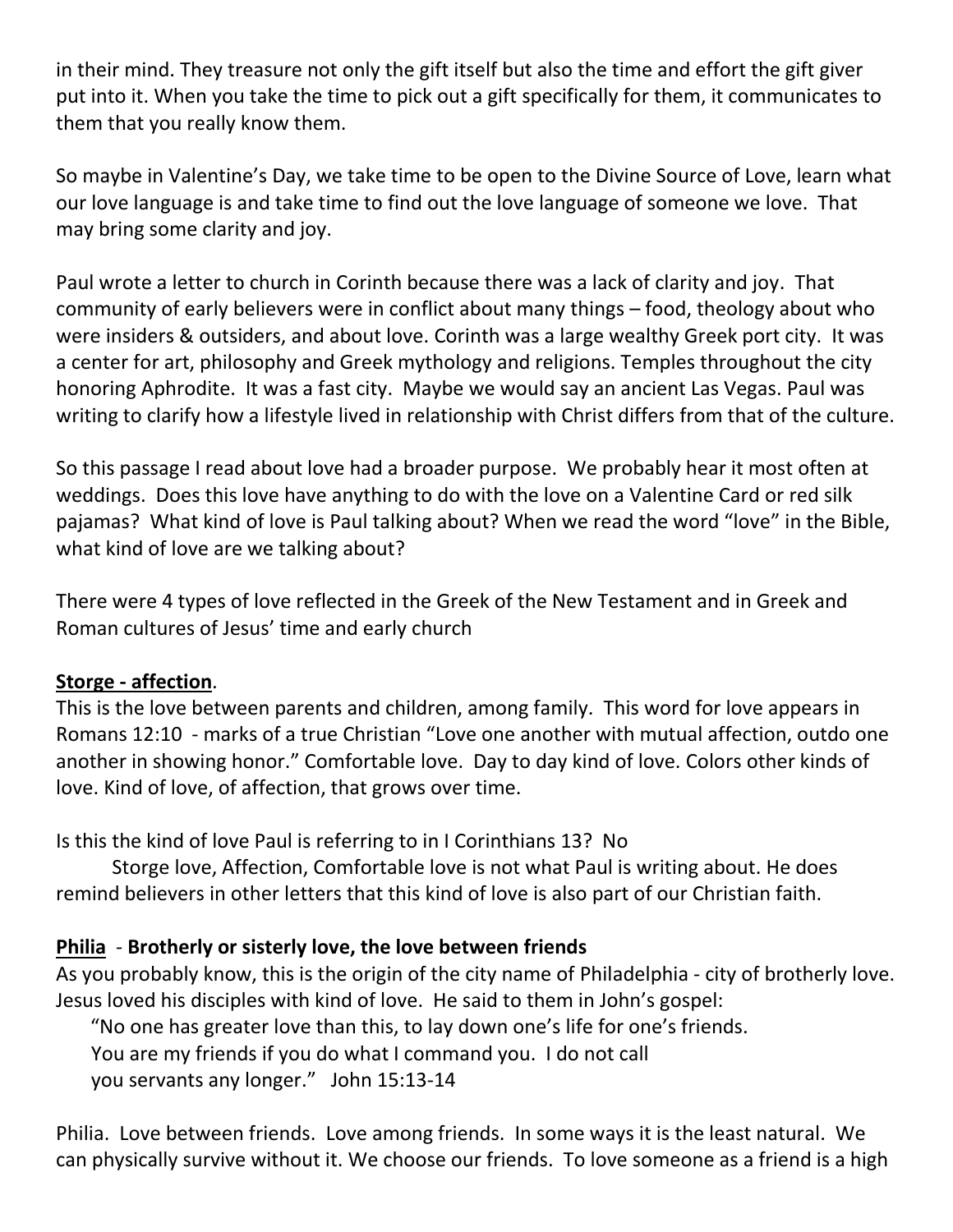calling. In some ways the Greeks elevated this love to the highest level. There is a sense of humility in this friendship love. We feel blessed and honored to be someone's friend. It is a joy, a gift.

A few years ago I read about a young man named Mark Lowry, 13, who was is a seventh-grader at Cross Lutheran School, in Yorkville, Illinois. He was diagnosed with leukemia. By the end of the week the school's 15 other seventh-and eighth-grade boys discovered that Mark would undergo chemotherapy and lose his hair. They all of them decided to have their heads shaved. How long do the boys plan to go hairless as a show of solidarity with their classmate? "Until Mark grows his hair back" was the unanimous response. Friendship.

Jesus said his disciples were his friends. I have people in the church express their gratitude for church friends.

Is this the kind of love Paul talks about in I Corinthians 13? No.

Philia love, Love among friends not what Paul is writing about. But Jesus does tell disciples that this kind of love is part of our Christian faith.

# **Eros - Intimate, sexual, romantic, erotic love.**

Being in love. The kind of love lovers are in. Sexual intimacy is one expression of Eros love. It is the kind of love we feel when we can't stop thinking about another person. It is that endorphins buzzing and butterflies in your stomach feeling. Eros wants the beloved. Eros sees no distinction between giving and receiving.

Eros is an amazing gift from God. Pleasure and joy. If it is used to exploit or only for immediate self-gratification, it is not eros. Eros love is the full expression of body and soul together.

Is this the kind of love Paul talks about in I Corinthians 13? No.

Eros love intimate love for the beloved is not what Paul is writing about. But this kind of love can be an expression for the beloved in our lives as people of faith.

**Agape** - selfless love, sacrificial love, unconditional, a gift

God's love for us shown in Christ. In his sermon on the mountain, he shocked his listeners. Many listening to him knew who was really loved by God, who was clean and unclean, who was lovable and not lovable by God.

> Jesus said, "You have heard it said, "You shall love your neighbor and hate your enemy." But I say to you, "Love your enemies and pray for those who persecute you.;;" Matthew 5:43

Agape love. Divine Love. Source of all love. A bold love that empowers and connects. Is this the kind of love that Paul is writing about in I Corinthians 13? Yes